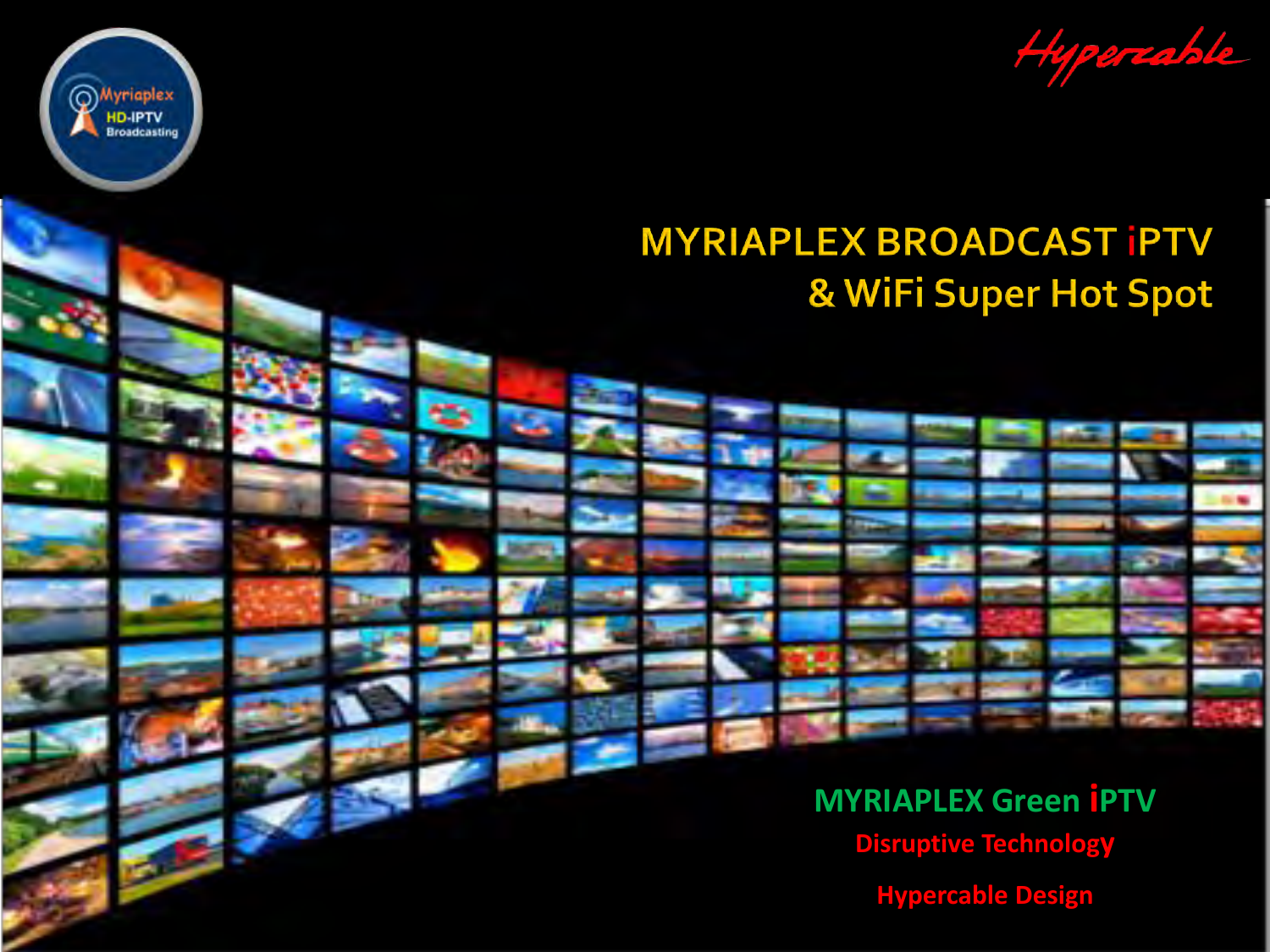

Hypercable

### **Wireless Myriaplex iPTV - Cells System Diagram**

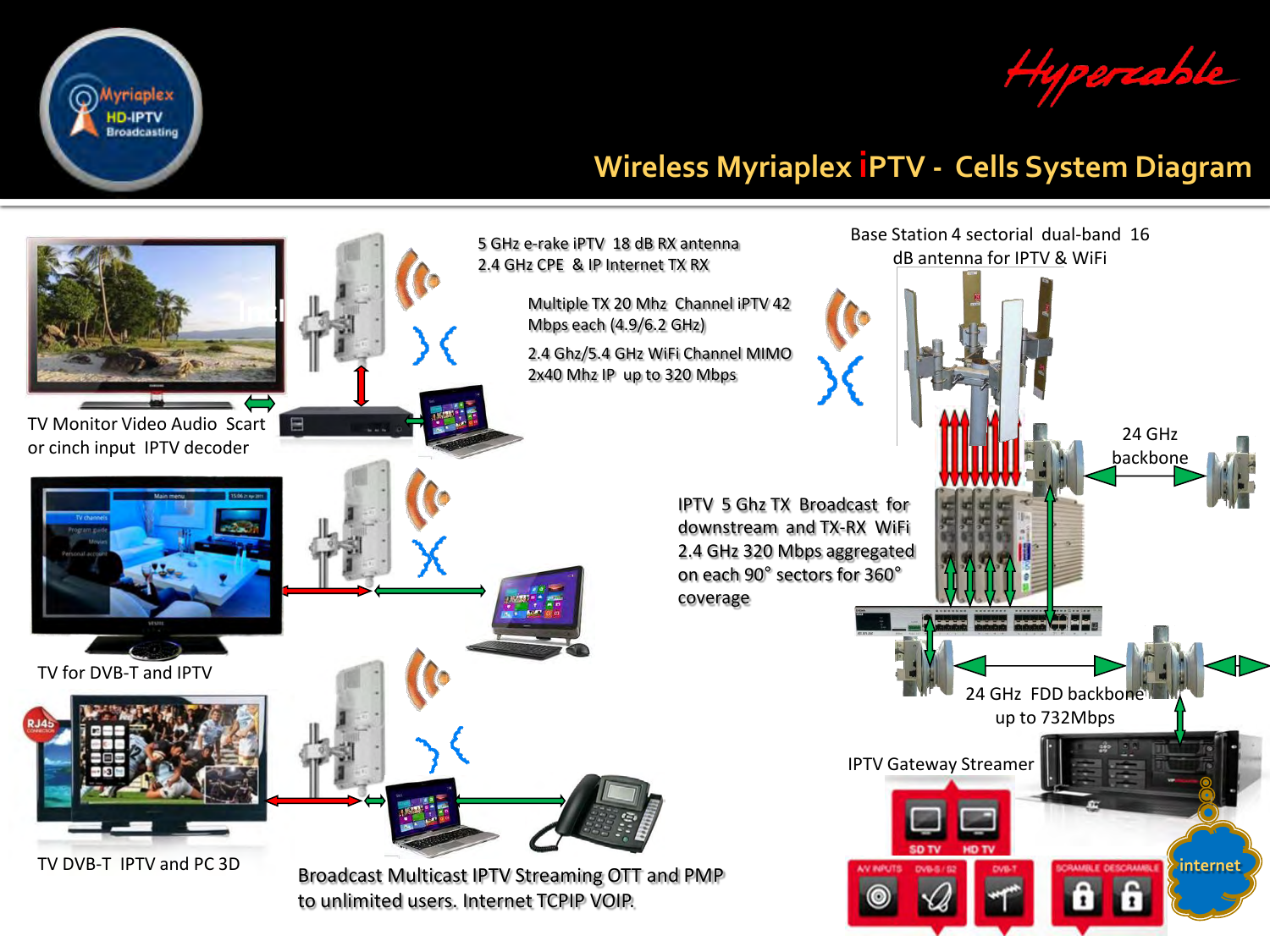

percable

### **Wireless Myriaplex iPTV - Specifications**

#### **IPTV Broadcast Transmitter .**

 $\bullet$ Frequency Range:  $4.9 - 6.20$  GHz Channel Bandwith : 20MHz **ORF power: 3 watts OIPTV Stream: 42Mbps capacity** Antenna filter : Narrowband **ORF output: N jack OIP input: RJ45 Simplex TX One Way transmission** POE: 48 VDC

#### **IPTV Broadcast Receiver .**

Receiver :18dBi panel integrated **OIP output: RJ45 simplex RX One way reception** POE: 24 VDC

# Highlights:

- One-way transmission
- No need clients registration
- **Ollnlimited clients**
- Duplex backbone up to 366 Mbps F/D
- Combinable with Super HotSpot WiFi
- **IPTV capacity up to 1.365 Gbps for half** of the 20 MHz channels available in the band
- Receiver compliant with any PCTV & STB
- Transmitter Compliant with any IPTV head station Streamer and any IPTV broadcasted contents